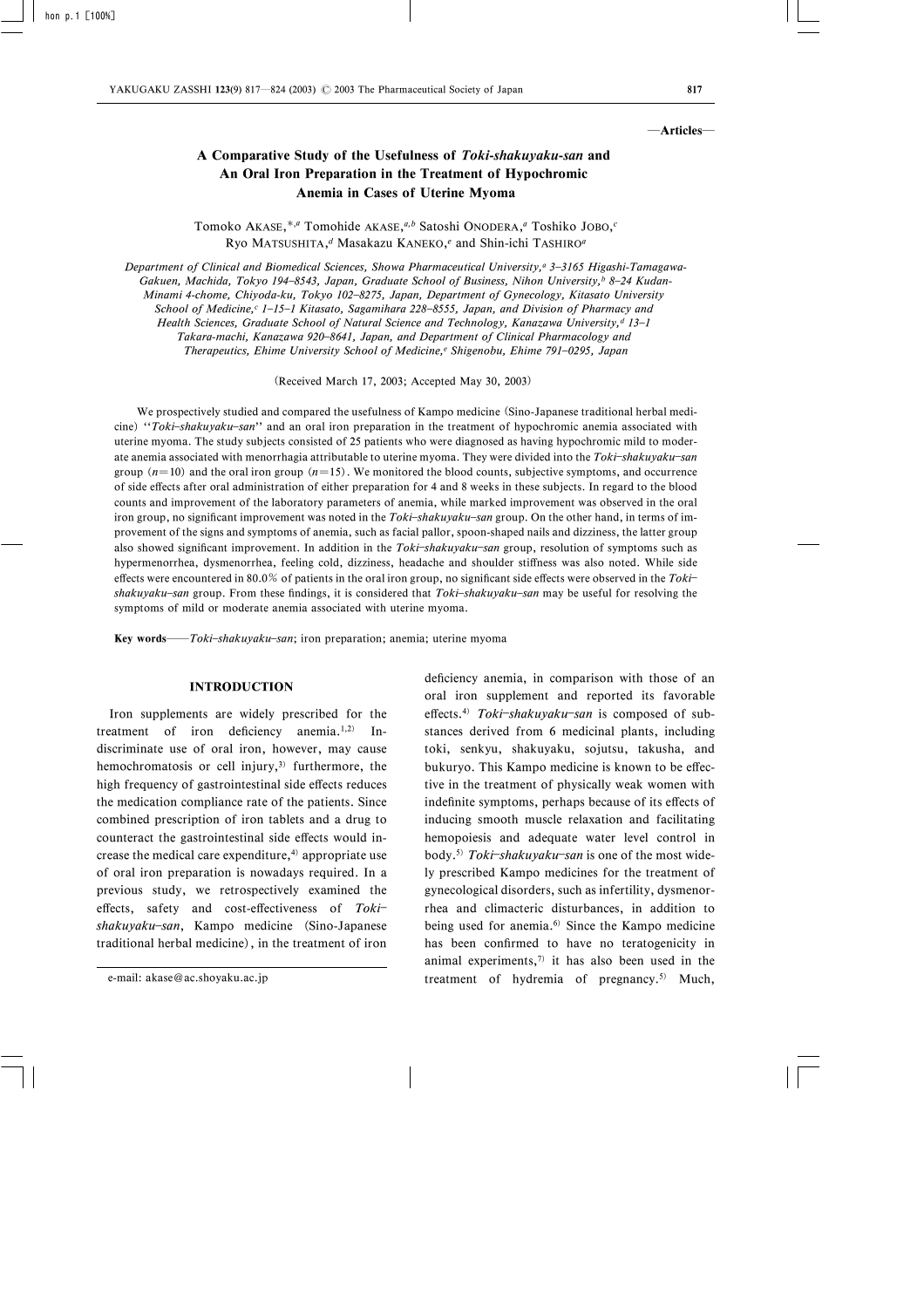however, still remains unknown about the mechanism of actions of this Kampo medicine.

Uterine myoma is known to occur in 5 to 10 % of women in the reproductive age group, and 10 to 20 % of women over the age of 40 years. $8$ ) The frequency of menorrhagia or dysmenorrhea is high (87.5%) in patients with uterine myoma, $9$  and the resultant anemia and the symptoms associated with it substantially depress the quality of life (QOL) of these patients. Thus, treatment of patients with uterine myoma is important. But the efficacy and safety of  $Toki$ shakuyaku-san has not been evaluated for anemia patients with uterine myoma, yet. In this prospective study, we compared the efficacy and safety of  $Toki$  $shakuyaku$ -san and an oral iron supplement in the treatment of anemia associated with menorrhagia in cases of uterine myoma, by assessing the improvements of the signs and symptoms and laboratory abnormalities induced by either drug in these patients.

#### SUBJECTS AND METHODS

Subjects The study were subjects who visited the Department of Obstetrics and Gynecology, Kitasato University Hospital as outpatients between August 1, 1999 and January 31, 2000, and it's subjects were diagnosed as having mild to moderate anemia (Hb 8.0 to 12.0  $g/dl$ ) associated with uterine myoma. The iron deficiency anemia was diagnosed at the value of RBC, Hb, Ht, MCV, MCH and MCHC. In total, 25 patients were enrolled in the study. All the patients gave informed consent for the use of their laboratory and clinical data for this prospective study. The patients were randomly assigned to one of two groups in the index mainly Hb value; the  $Toki$ shakuyaku-san group  $(n=10)$ , in which the patients received 2.5 g of  $Toki$ -shakuyaku-san extract granule (Tsumura Co., Ltd., Tokyo, Japan) thrice daily before meals, and the oral iron group  $(n=15)$ , in which patients received one to two tablets of sodium ferrous citrate (Ferromia<sup>®</sup> tablets, Eisai Co., Ltd., Tokyo, Japan) daily after meals in 1 to 2 divided doses. Of the 25 patients enrolled in this study, severe side effects were encountered in 2 patients in the oral iron group. These two patients were excluded from the study at the discretion of the physician. The mean  $(\pm)$ SE) age was  $45.40 \pm 1.99$  in the Toki-shakuyaku-san group  $(n=10)$ , and  $42.85 \pm 1.68$  in the oral iron group  $(n=13)$ .

Parameters Examined The clinical severity of

the uterine myoma was assessed by the attending physician. On the same day, hematological testing was performed to determine the total white blood cell count (WBC), differential white cell count, including eosinophils (EOS), lymphocytes (LYM), monocytes (MONO), basophils (BASO) and neutrophils (NEUTRO), the red blood cell count (RBC), hemoglobin (Hb), hematocrit (Ht), mean corpuscular volume (MCV), mean corpuscular hemoglobin (MCH), mean corpuscular hemoglobin concentration (MCHC), reticulocyte count, platelet count (PLT), prothrombin time (PT), and activated partial thromboplastin time (APTT). Blood biochemical tests were also carried out, to determine the serum levels of total protein (TP), albumin (Alb), total bilirubin (TB), direct bilirubin (DB), aspartate aminotransferase (AST), alanine aminotransferase  $(ALT)$ , alkaline phosphatase  $(ALP)$ , y-glutamyl transpeptidase  $(y-GTP)$ , cholinesterase  $(CHE)$ , lactate dehydrogenase (LDH), creatine kinase (CK), amylase (AMY), total cholesterol (TC), triglyceride (TG), blood urea nitrogen (BUN), creatinine (CR), uric acid (UA), sodium (Na), potassium (K), chlorine (Cl), calcium (Ca), phosphorus (P), iron (Fe), total iron-binding capacity (TIBC), and ferritin. These laboratory parameters were recorded on the clinical record form by a pharmacist involved in the study. The pharmacist also interviewed each patient to assess the signs and symptoms associated with iron deficiency anemia in these patients with uterine myoma and recorded the findings on the clinical record form (Table 1). Since Toki-shakuyaku-san is known to alleviate menopausal disturbances as well, symptoms of climacteric disturbances were additionally included in the interview items. The interview and it's items were decided after much discussion among the participating physicians and pharmacists. The observation period of the patients was 2 months. The clinical, hematological and blood biochemical parameter assessment was performed at baseline, and at 4 and 8 weeks after the start of the study treatment. The results were reported to the physician, and appropriate medical interventions were undertaken, if necessary. The changes in the study parameters over time were analyzed. The pharmacist also made enquiries about any side effects of the study drugs noted by the patient at 4 and 8 weeks after the start of the treatment, along with regular instruction on dosage and administration for ambulatory patients. Any abnor-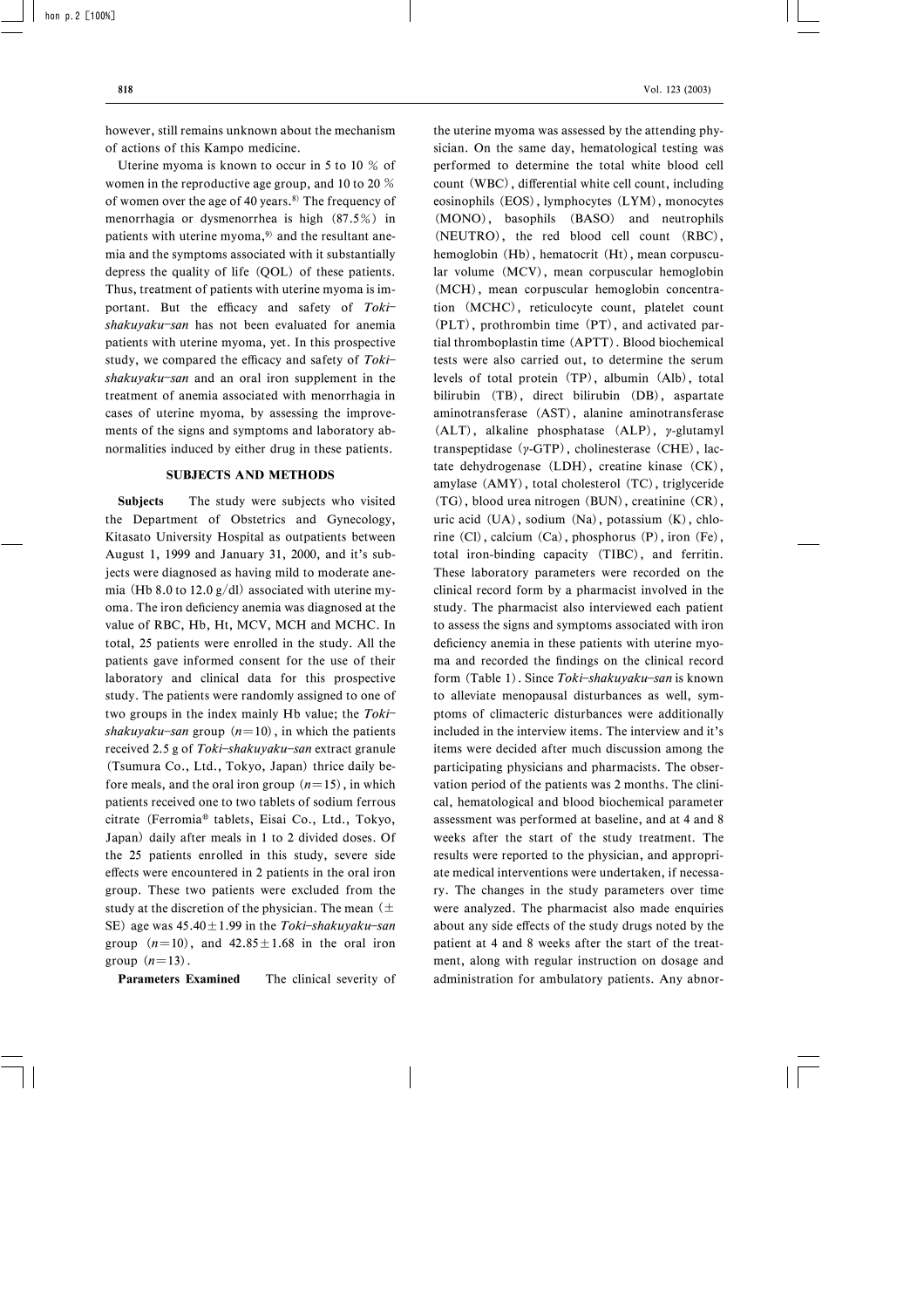|                        |                                                | Severity scale   |              |                |   |                          |                  |              |                |                         |                |                  |              |                |   |   |
|------------------------|------------------------------------------------|------------------|--------------|----------------|---|--------------------------|------------------|--------------|----------------|-------------------------|----------------|------------------|--------------|----------------|---|---|
| Clinical symptoms      |                                                | <b>Baseline</b>  |              |                |   |                          | At 4 weeks       |              |                |                         |                | At 8 weeks       |              |                |   |   |
| Anemia-related         |                                                |                  |              |                |   |                          |                  |              |                |                         |                |                  |              |                |   |   |
| Pallor<br>$\mathbf{1}$ |                                                | $\boldsymbol{0}$ | $\mathbf{1}$ | $\overline{c}$ | 3 | 4                        | $\boldsymbol{0}$ | $\mathbf{1}$ | $\overline{2}$ | 3                       | 4              | $\boldsymbol{0}$ | $\mathbf{1}$ | $\overline{c}$ | 3 | 4 |
| 2                      | Spoon-shaped nails (koilonychias)              | $\mathbf{0}$     | 1            | 2              | 3 | 4                        | $\mathbf{0}$     | $\mathbf{1}$ | $\overline{2}$ | 3                       | 4              | 0                | $\mathbf{1}$ | $\mathbf{2}$   | 3 | 4 |
| 3                      | Soreness of the mouth and cracks at the angles | 0                | 1            | 2              | 3 | 4                        | $\mathbf{0}$     | $\mathbf{1}$ | 2              | 3                       | 4              | $\boldsymbol{0}$ | $\mathbf{1}$ | $\overline{2}$ | 3 | 4 |
| Palpitation<br>4       |                                                | $\bf{0}$         | 1            | 2              | 3 | 4                        | $\mathbf{0}$     | $\mathbf{1}$ | $\overline{c}$ | 3                       | 4              | $\boldsymbol{0}$ | $\mathbf{1}$ | $\overline{c}$ | 3 | 4 |
| 5                      | Dizziness on standing (lightheadedness)        | $\bf{0}$         | 1            | $\overline{c}$ | 3 | 4                        | 0                | $\mathbf{1}$ | $\overline{c}$ | 3                       | 4              | 0                | 1            | $\overline{2}$ | 3 | 4 |
| 6                      | Difficulty in waking up                        | $\Omega$         | 1            | 2              | 3 | 4                        | $\mathbf{0}$     | $\mathbf{1}$ | $\overline{2}$ | 3                       | 4              | $\boldsymbol{0}$ | 1            | $\overline{2}$ | 3 | 4 |
| 7                      | Easy fatigability, malaise                     | $\theta$         | 1            | $\overline{c}$ | 3 | 4                        | $\mathbf{0}$     | $\mathbf{1}$ | 2              | 3                       | 4              | 0                | 1            | $\overline{2}$ | 3 | 4 |
| 8                      | Shortness of breath                            | $\bf{0}$         | 1            | 2              | 3 | 4                        | $\bf{0}$         | 1            | $\overline{c}$ | 3                       | 4              | 0                | 1            | $\overline{2}$ | 3 | 4 |
| 9                      | Swallowing difficulty                          | $\bf{0}$         | 1            | 2              | 3 | 4                        | $\bf{0}$         | $\mathbf{1}$ | $\overline{c}$ | 3                       | 4              | 0                | 1            | $\overline{2}$ | 3 | 4 |
| 10                     | Deviant food habits                            | $\bf{0}$         | 1            | $\overline{c}$ | 3 | 4                        | $\bf{0}$         | $\mathbf{1}$ | $\overline{c}$ | 3                       | 4              | $\boldsymbol{0}$ | $\mathbf{1}$ | $\overline{2}$ | 3 | 4 |
| 11                     | Feeling of thrusting of food on the tongue     | $\boldsymbol{0}$ | 1            | $\overline{c}$ | 3 | 4                        | $\boldsymbol{0}$ | $\mathbf{1}$ | $\overline{c}$ | 3                       | 4              | 0                | 1            | $\overline{c}$ | 3 | 4 |
| 12                     | Occult blood in feces                          | $\mathbf{0}$     | 1            | $\overline{2}$ | 3 | 4                        | $\mathbf{0}$     | $\mathbf{1}$ | $\overline{2}$ | 3                       | $\overline{4}$ | $\mathbf{0}$     | 1            | $\overline{2}$ | 3 | 4 |
|                        | Uterine-myoma-related                          |                  |              |                |   |                          |                  |              |                |                         |                |                  |              |                |   |   |
| $\mathbf{1}$           | Menstrual pain                                 | $\mathbf{0}$     | $\mathbf{1}$ | $\overline{c}$ | 3 | 4                        | $\boldsymbol{0}$ | $\mathbf{1}$ | $\overline{c}$ | 3                       | 4              | $\boldsymbol{0}$ | $\mathbf{1}$ | $\mathbf{2}$   | 3 | 4 |
| 2                      | Menorrhagia                                    | 0                | $\mathbf{1}$ | 2              | 3 | 4                        | $\bf{0}$         | $\mathbf{1}$ | $\overline{c}$ | 3                       | 4              | $\boldsymbol{0}$ | $\mathbf{1}$ | $\overline{c}$ | 3 | 4 |
| 3                      | Low back pain                                  | 0                | 1            | $\overline{c}$ | 3 | 4                        | $\mathbf{0}$     | $\mathbf{1}$ | $\overline{c}$ | 3                       | 4              | $\mathbf{0}$     | 1            | $\overline{2}$ | 3 | 4 |
| 4                      | Lower abdominal pain                           | $\bf{0}$         | 1            | $\overline{c}$ | 3 | 4                        | $\bf{0}$         | $\mathbf{1}$ | $\overline{2}$ | 3                       | 4              | $\boldsymbol{0}$ | 1            | $\overline{2}$ | 3 | 4 |
| 5                      | Constipation                                   | $\bf{0}$         | 1            | 2              | 3 | 4                        | $\mathbf{0}$     | $\mathbf{1}$ | $\overline{2}$ | 3                       | 4              | $\boldsymbol{0}$ | 1            | $\overline{2}$ | 3 | 4 |
| Dysuria<br>6           |                                                | $\bf{0}$         | 1            | $\overline{c}$ | 3 | 4                        | $\mathbf{0}$     | $\mathbf{1}$ | $\overline{c}$ | 3                       | 4              | $\boldsymbol{0}$ | $\mathbf{1}$ | $\overline{2}$ | 3 | 4 |
| 7                      | Increased urinary frequency                    | $\mathbf{0}$     | 1            | $\overline{c}$ | 3 | 4                        | $\bf{0}$         | $\mathbf{1}$ | $\overline{c}$ | 3                       | $\overline{4}$ | $\mathbf{0}$     | 1            | $\overline{2}$ | 3 | 4 |
| Climacteric symptoms   |                                                |                  |              |                |   |                          |                  |              |                |                         |                |                  |              |                |   |   |
| Hot flushes<br>1       |                                                | 0                | $\mathbf{1}$ | $\overline{c}$ | 3 | 4                        | $\boldsymbol{0}$ | $\mathbf{1}$ | $\overline{c}$ | 3                       | 4              | $\boldsymbol{0}$ | $\mathbf{1}$ | $\overline{c}$ | 3 | 4 |
| 2                      | Bursts of sweating                             | $\boldsymbol{0}$ | $\mathbf{1}$ | 2              | 3 | 4                        | $\mathbf{0}$     | $\mathbf{1}$ | $\overline{c}$ | 3                       | 4              | $\boldsymbol{0}$ | $\mathbf{1}$ | $\mathbf{2}$   | 3 | 4 |
| 3                      | Cold feeling in the lower part of the body     | 0                | 1            | 2              | 3 | 4                        | $\mathbf{0}$     | $\mathbf{1}$ | 2              | 3                       | 4              | $\boldsymbol{0}$ | $\mathbf{1}$ | $\mathbf{2}$   | 3 | 4 |
| 4                      | Cold hands and feet                            | $\theta$         | 1            | $\overline{c}$ | 3 | 4                        | $\mathbf{0}$     | $\mathbf{1}$ | 2              | 3                       | 4              | $\boldsymbol{0}$ | 1            | $\overline{2}$ | 3 | 4 |
| <b>Dizziness</b><br>5  |                                                | $\bf{0}$         | 1            | 2              | 3 | 4                        | $\bf{0}$         | $\mathbf{1}$ | $\overline{c}$ | 3                       | 4              | 0                | 1            | $\overline{2}$ | 3 | 4 |
| Nausea<br>6            |                                                | $\bf{0}$         | 1            | 2              | 3 | 4                        | $\bf{0}$         | $\mathbf{1}$ | $\overline{2}$ | 3                       | 4              | 0                | 1            | $\overline{2}$ | 3 | 4 |
| Headache<br>7          |                                                | 0                | 1            | 2              | 3 | 4                        | 0                | $\mathbf{1}$ | $\overline{c}$ | 3                       | 4              | 0                | 1            | $\overline{2}$ | 3 | 4 |
| Tinnitus<br>8          |                                                | 0                | 1            | 2              | 3 | 4                        | $\boldsymbol{0}$ | 1            | 2              | 3                       | 4              | 0                | 1            | $\overline{c}$ | 3 | 4 |
| 9                      | Shoulder stiffness                             | $\theta$         | 1            | 2              | 3 | 4                        | $\mathbf{0}$     | 1            | $\overline{2}$ | 3                       | 4              | 0                | 1            | $\overline{2}$ | 3 | 4 |
| 10                     | Tingling pain in the hands and feet            | 0                | 1            | 2              | 3 | 4                        | 0                | 1            | 2              | 3                       | 4              | $\boldsymbol{0}$ | 1            | 2              | 3 | 4 |
| 11                     | Leg cramps                                     | 0                | 1            | $\overline{c}$ | 3 | 4                        | $\mathbf{0}$     | $\mathbf{1}$ | 2              | 3                       | 4              | 0                | $\mathbf{1}$ | $\overline{c}$ | 3 | 4 |
| Diarrhea<br>12         |                                                | $\bf{0}$         | $\mathbf{1}$ | $\mathbf{2}$   | 3 | 4                        | $\mathbf{0}$     | $\mathbf{1}$ | $\overline{c}$ | 3                       | 4              | $\mathbf{0}$     | $\mathbf{1}$ | $\overline{2}$ | 3 | 4 |
| 13                     | <b>Bloated</b> feeling                         | 0                | $\mathbf{1}$ | 2              | 3 | 4                        | $\mathbf{0}$     | $\mathbf{1}$ | 2              | 3                       | 4              | $\boldsymbol{0}$ | $\mathbf{1}$ | $\overline{c}$ | 3 | 4 |
| Edema<br>14            |                                                | $\boldsymbol{0}$ | $\mathbf{1}$ | $\overline{c}$ | 3 | 4                        | $\boldsymbol{0}$ | $\mathbf{1}$ | 2              | 3                       | 4              | 0                | $\mathbf{1}$ | $\overline{c}$ | 3 | 4 |
| Insomnia<br>15         |                                                | $\boldsymbol{0}$ | $\mathbf{1}$ | $\overline{c}$ | 3 | 4                        | $\boldsymbol{0}$ | $\mathbf{1}$ | $\mathbf{2}$   | 3                       | 4              | $\boldsymbol{0}$ | $\mathbf{1}$ | $\mathbf{2}$   | 3 | 4 |
| 16                     | Shallow sleep                                  | $\boldsymbol{0}$ | $\mathbf{1}$ | $\overline{c}$ | 3 | 4                        | $\boldsymbol{0}$ | $\mathbf{1}$ | 2              | 3                       | 4              | 0                | $\mathbf{1}$ | $\overline{c}$ | 3 | 4 |
| Irritability<br>17     |                                                | $\mathbf{0}$     | $\mathbf{1}$ | 2              | 3 | 4                        | $\boldsymbol{0}$ | $\mathbf{1}$ | $\overline{c}$ | 3                       | 4              | 0                | $\mathbf{1}$ | $\overline{c}$ | 3 | 4 |
| 18                     | Nervousness                                    | $\boldsymbol{0}$ | 1            | 2              | 3 | $\overline{\mathcal{A}}$ | $\bf{0}$         | $\mathbf{1}$ | $\overline{c}$ | 3                       | 4              | $\boldsymbol{0}$ | $\mathbf{1}$ | $\overline{c}$ | 3 | 4 |
| 19<br>Anxiety          |                                                | $\boldsymbol{0}$ | 1            | $\overline{c}$ | 3 | $\overline{\mathcal{A}}$ | $\bf{0}$         | $\mathbf{1}$ | $\overline{c}$ | 3                       | 4              | 0                | $\mathbf{1}$ | $\overline{2}$ | 3 | 4 |
| 20                     | Numbness in the hands and feet                 | 0                | 1            | $\overline{c}$ | 3 | 4                        | $\bf{0}$         | $\mathbf{1}$ | $\overline{c}$ | 3                       | 4              | 0                | $\mathbf{1}$ | $\mathbf{2}$   | 3 | 4 |
| 21                     | Loss of feeling in the hands and feet          | 0                | 1            | $\overline{c}$ | 3 | 4                        | $\boldsymbol{0}$ | $\mathbf{1}$ | 2              | 3                       | 4              | 0                | $\mathbf{1}$ | 2              | 3 | 4 |
| 22                     | Formication                                    | 0                | $\mathbf{1}$ | $\overline{2}$ | 3 | 4                        | $\boldsymbol{0}$ | $\mathbf{1}$ | $\overline{c}$ | $\overline{\mathbf{3}}$ | 4              | 0                | $\mathbf{1}$ | $\overline{c}$ | 3 | 4 |

Table 1. Assessment of Signs and Symptoms in Patients with Anemia Associated with Uterine Myoma

Severityscale; 0(none: score 0), 1(slight: very slight and infrequent symptoms: score 1), 2(mild: mild symptoms causing a little distress: score 2), 3(moderate: moderate symptoms causing some distress: score 3), 4 (severe: severe symptoms that are difficult to tolerate, causing much distress and interference with daily activities: score 4).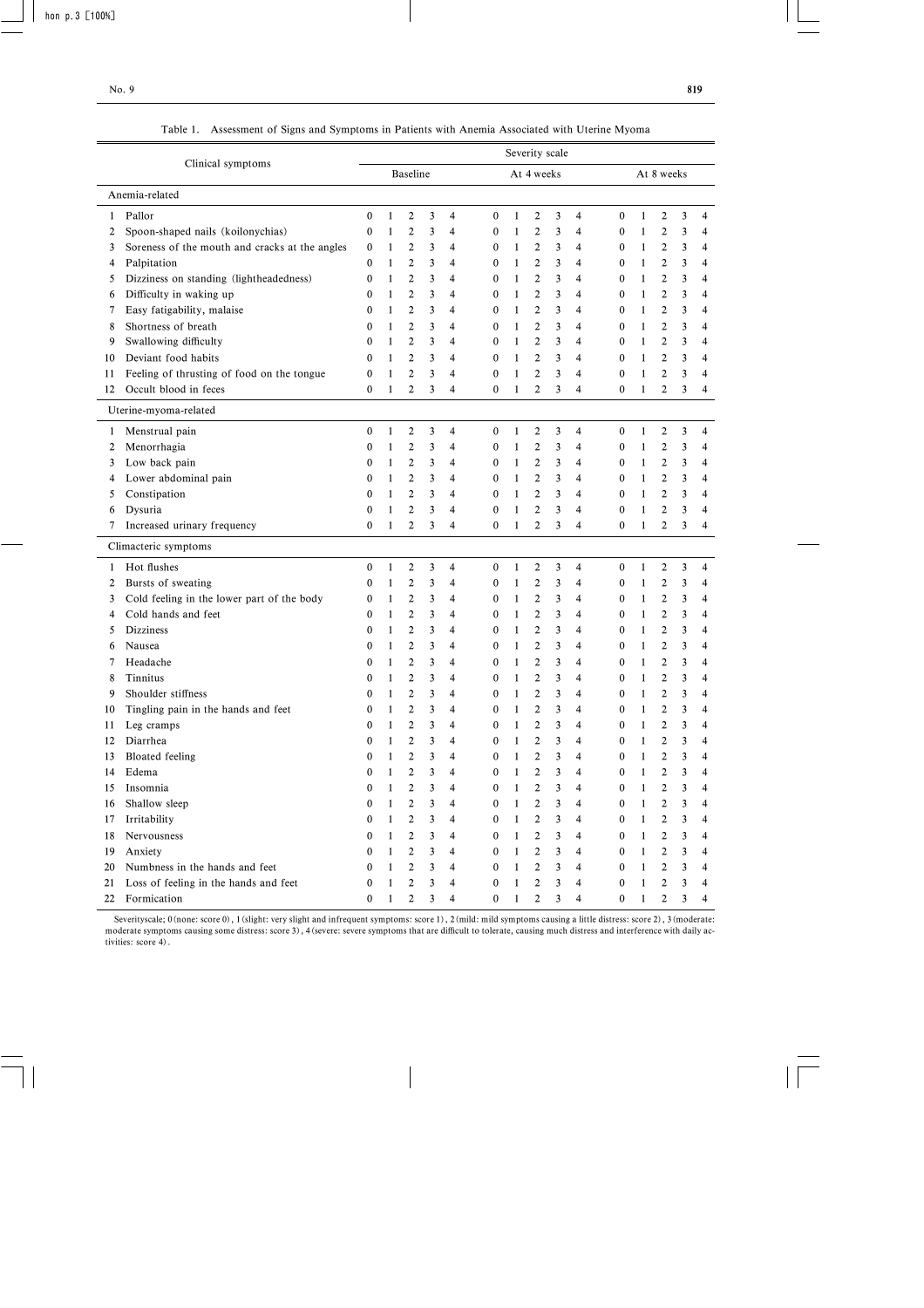mal findings were reported to the physician, who administered appropriate treatment where required.

Assessment of Signs and Symptoms For assessment of the signs and symptoms of anemia, 12 symptom parameters were included: pallor, spoon shape of the nails (koilonychias), soreness of the mouth and cracks at the angles, palpitations, dizziness on standing, difficulty in waking up, easy fatigability, malaise, shortness of breath, swallowing difficulty, deviant food habits, thrusting sensation of food on the tongue, and occult blood in the feces. The 7 symptom parameters of uterine myoma assessed were dysmenorrhea, menorrhagia, low back pain, lower abdominal pain, constipation, dysuria, and increased urinary frequency. The climacteric disturbance index was assessed from 22 symptoms, including hot flushes, bursts of sweating, cold feeling in the lower part of the body, cold hands and feet, dizziness, nausea, headache, tinnitus, shoulder stiffness, tingling pain in the hands and feet, leg cramps, diarrhea, bloated feeling, edema, insomnia, shallow sleep, irritability, formication, anxiety, numbness of the hands and feet, loss of feeling in the hands and feet, and nervousness. These signs and symptoms were scored on a scale of 0 to 4 as follows, at baseline and after 4 and 8 weeks of the study treatment: 0 (none), 1 (slight: very slight and infrequent symptoms), 2 (mild: mild symptoms causing a little distress), 3 (moderate: moderate symptoms causing some distress), and 4 (severe: severe symptoms that are difficult to tolerate, causing much distress and interference with daily activities) (Table 1).

Statistical Analysis Wilcoxon's rank-sum test was used to compare the improvement in the Toki $shakuyaku$ -san group and the oral iron group. Changes in the laboratory parameters and sings/symptoms over time were analyzed by Wilcoxon's signedranks test.  $P \leq 0.05$  was considered to denote statistical significance.

## RESULTS

Laboratory Data The hematological and blood biochemical parameters indicative of the degree of anemia at baseline are shown in Table 2. No significant differences were noted between the two groups in terms of the RBC, Hb, Ht, reticulocyte count, MCV, MCH, MCHC, TIBC, or serum ferritin level at baseline. Since the serum Fe level at baseline was significantly higher in the Toki-shakuyaku-san group than in the oral iron group, changes in the serum Fe level relative to the baseline were compared between the two groups after 4 and 8 weeks of treatment. Concerning the blood biochemical parameters, no significant differences or abnormal values were found between the two groups in terms of the TP, Alb, TB, DB, AST, ALT, ALP,  $\gamma$ -GTP, CHE, LDH, CK, AMY, TC, TG, BUN, Cr, UA, Na, K, Cl, Ca, P, TIBC, or ferritin at baseline. Furthermore, no significant differences in the hematological and blood biochemical data at baseline were observed between patients who had subjective symptoms of anemia and patients who did not (Table 3).

#### Changes in Laboratory Findings over Time

The laboratory parameters indicative of the severity of anemia are shown in Table 2, together with other laboratory parameters that showed changes relative to the baseline levels after 4 and 8 weeks of the study treatment. In the Toki-shakuyaku-san group, while no changes in the Hb, Ht, MCV, MCH, and TIBC were observed, no deterioration of the anemic condition was observed either in any of the patients. Concerning the serum Fe level, the level at the baseline was significantly higher in the  $Toki$  $shakuyaku$ -san group than in the oral iron group, therefore changes relative to the levels at baseline were used for the analysis. While no significant changes from the baseline levels were observed in the serum Fe level in the Toki-shakuyaku-san group  $(1)$  $\pm 8\mu$ g/dl after 4 weeks of the treatment and  $-10\pm 6$  $\mu$ g/dl after 8 weeks of treatment), the serum Fe levels showed significant increase in the oral iron group. This difference could, at least in part, be related to the serum Fe level at baseline being closer to the normal range in the  $Toki$ -shakuyaku-san group than in the oral iron group. In the Toki-shakuyaku-san group, intersubject and intrasubject variability of the serum ferritin level was noted, the MCHC increased significantly relative to the baseline value after 8 weeks of treatment, and the RBC and reticulocyte count also showed a tendency to increase. It was noteworthy that the PLT also increased significantly in this group, while the APTT decreased significantly and the PT showed a decreased tendency.

On the other hand, in the oral iron group, the RBC, Hb, Ht, MCV, MCH, MCHC, and serum ferritin level showed significant increase relative to the baseline values, however TIBC showed significant decrease and no significant change in the reticulocyte count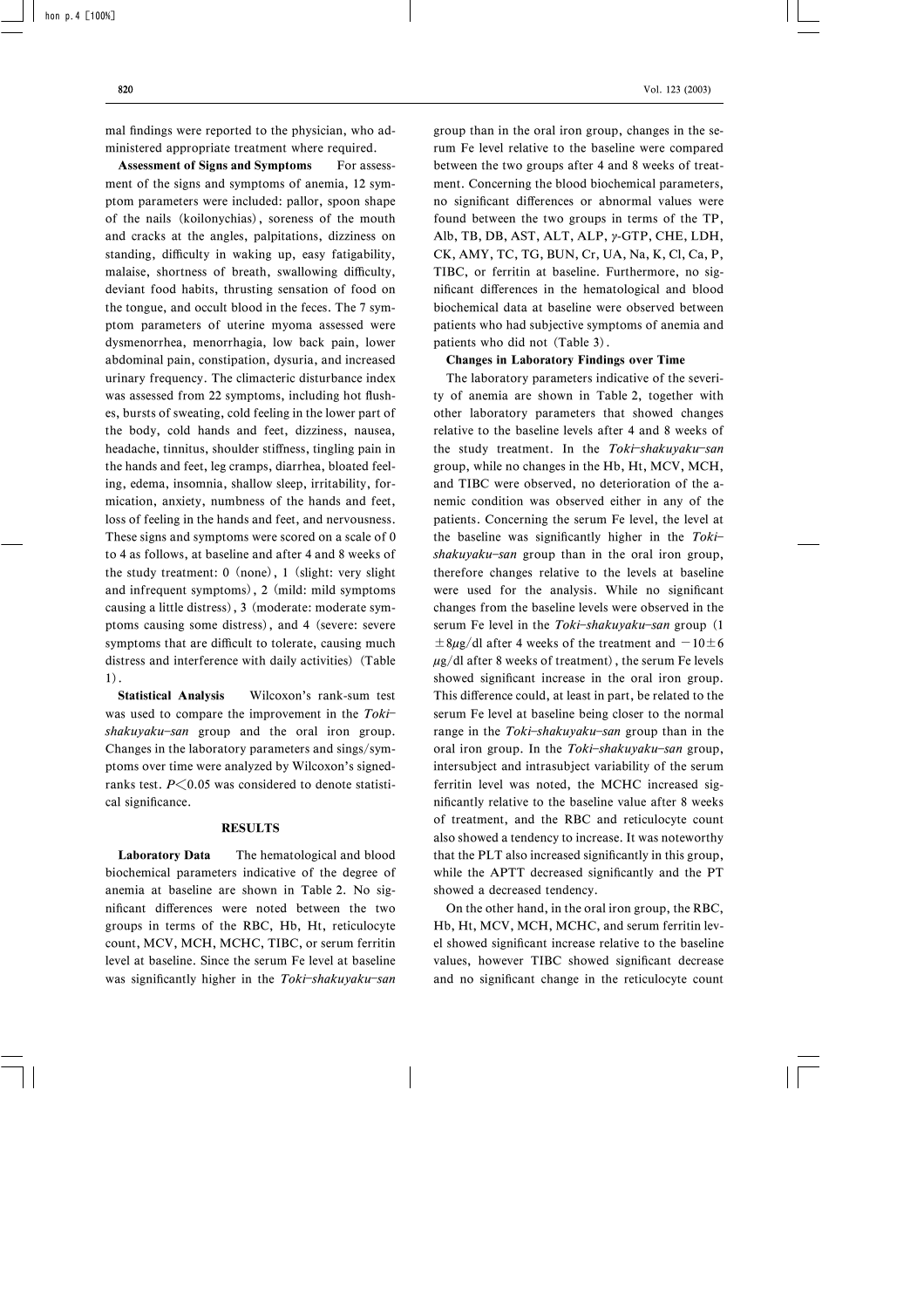| Laboratory parameters | Drug                                        | <b>Baseline</b>                         | At 4 weeks                                             | At 8 weeks                                |
|-----------------------|---------------------------------------------|-----------------------------------------|--------------------------------------------------------|-------------------------------------------|
| RBC $(10^6/\mu l)$    | Toki-shakuyaku-san                          | $4.06 \pm 0.2$                          | $4.11 \pm 0.1$                                         | $4.1 \pm 0.2$                             |
|                       | Oral iron preparation                       | $3.96 \pm 0.1$                          | $4.20 \pm 0.10$                                        | $4.30 \pm 0.12^*$                         |
| Hb (g/dl)             | Toki-shakuyaku-san                          | $10.9 \pm 0.4$                          | $10.9 \pm 0.5$                                         | $10.7 \pm 0.5$                            |
|                       | Oral iron preparation                       | $9.6 \pm 0.2$                           | $11.2 \pm 0.2^*$                                       | $12.1 \pm 0.2^*$                          |
| Ht $(\%)$             | Toki-shakuyaku-san                          | $33.0 \pm 1.2$                          | $33.2 \pm 1.4$                                         | $32.2 \pm 1.4$                            |
|                       | Oral iron preparation                       | $29.8 \pm 0.6$                          | $34.0 \pm 0.5*$                                        | $36.2 \pm 0.7^*$                          |
| MCV(f)                | Toki-shakuyaku-san                          | $79.5 \pm 1.8$                          | $78.3 \pm 1.9$                                         | $78.0 \pm 2.3$                            |
|                       | Oral iron preparation                       | $75.4 \pm 1.4$                          | $81.3 \pm 1.4*$                                        | $84.5 \pm 1.3^*$                          |
| MCH (pg)              | Toki-shakuyaku-san                          | $26.1 \pm 0.7$                          | $25.7 \pm 0.8$                                         | $26.0 \pm 0.8$                            |
|                       | Oral iron preparation                       | $24.4 \pm 0.6$                          | $26.8 \pm 0.6^*$                                       | $28.2 \pm 0.6^*$                          |
| $MCHC$ $(\%)$         | Toki-shakuyaku-san                          | $33.0 \pm 0.2$                          | $32.9 \pm 0.3$                                         | $33.2 \pm 0.3*$                           |
|                       | Oral iron preparation                       | $32.3 \pm 0.2$                          | $32.9 \pm 0.2*$                                        | $33.3 \pm 0.3^*$                          |
| Reticulocyte (%)      | Toki-shakuyaku-san                          | $11.4 \pm 1.5$                          | $11.8 \pm 1.9$                                         | $13.3 \pm 1.1$                            |
|                       | Oral iron preparation                       | $13.5 \pm 1.2$                          | $19.4 \pm 1.4$                                         | $12.1 \pm 1.6$                            |
| $PLT(10^4/\mu l)$     | Toki-shakuyaku-san                          | $28.8 \pm 2.6$                          | $30.0 \pm 3.9$                                         | $34.1 \pm 3.9^*$                          |
|                       | Oral iron preparation                       | $31.8 \pm 1.8$                          | $27.8 \pm 1.9$ <sup>*</sup>                            | $27.5 \pm 1.6^*$                          |
| PT (sec)              | Toki-shakuyaku-san                          | $10.9 \pm 0.1$                          | $11.0 \pm 0.2$                                         | $10.5 \pm 0.2$                            |
|                       | Oral iron preparation                       | $11.0 \pm 0.2$                          | $10.5 \pm 0.2$                                         | $10.8 \pm 0.2$                            |
| APTT (sec)            | Toki-shakuyaku-san                          | $34.3 \pm 0.5$                          | $33.6 \pm 0.4$                                         | $32.4 \pm 0.5^*$                          |
|                       | Oral iron preparation                       | $34.4 \pm 0.9$                          | $34.1 \pm 0.9$                                         | $34.8 \pm 0.8$                            |
| Fe $(\mu g/dl)$       | Toki-shakuyaku-san<br>Oral iron preparation | $50 \pm 13$<br>$\ddot{r}$<br>$17 \pm 1$ | $46 + 15$<br>$\ddot{\pi}$<br>$107 \pm 24$ <sup>*</sup> | $25 \pm 4$<br>$\ddagger$<br>$77 \pm 28^*$ |
| TIBC $(\mu g/dl)$     | Toki-shakuyaku-san                          | $413 \pm 23$                            | $422 \pm 19$                                           | $429 \pm 16$                              |
|                       | Oral iron preparation                       | $423 \pm 25$                            | $367 \pm 25*$                                          | $350 \pm 25*$                             |
| Ferritine (ng/ml)     | Toki-shakuyaku-san<br>Oral iron preparation | $5 \pm 1$<br>$3\pm0$                    | $12 \pm 9$<br>$\ddot{\pi}$<br>$9 \pm 1$ *              | $3\pm 0$<br>$\ddagger$<br>$6 \pm 1$ *     |

Table 2. The Variation of the Blood Test after the Drug Administration

Toki-shakuyaku-sangroup (n=10), Oral iron preparation group (n=13). Each values represents mean $\pm$ S.E.

Significantly different before and after the drug administration at  $p<0.05$  by Wilcoxon's rank-sum test.

<sup>#</sup> Significantly different between Toki-shakuyaku-san and oral iron preparation at  $p \le 0.05$  by Wilcoxon's signed-ranks test.

was observed. The serum Fe level increased significantly after 4 weeks  $(98 \pm 24 \,\mu g/d)$  and 8 weeks  $(68 \pm 31 \mu g/dl)$  of the study treatment relative to the levels at baseline in analyzing it as changes. The PLT decreased significantly relative to the baseline count in this group, in contrast to the significant increase relative to the baseline count observed in the Toki $shakuyaku$ -san group, mentioned above.

Improvement of Signs and Symptoms The signs and symptoms were assessed at baseline, and after 4 and 8 weeks of the study treatment. Parameters which showed changes during the study period are shown in Table 3; higher scores indicate worse symptoms.

Concerning the symptoms of anemia, pallor, spoon shape of the nails, and dizziness on standing resolved significantly as compared to the baseline in the  $Toki$ - shakuyaku-san group. Soreness of the mouth and cracks at the angles, and shortness of breath also tended to improve in this group. In the oral iron group, improvement of the anemic condition was reflected by improvement in the laboratory parameters, as also by resolution of the pallor and spoon shape of the nails relative to the baseline. Dizziness on standing and shortness of breath also improved significantly after 8 weeks of treatment in this group. In regard to the symptoms of uterine myoma and symptoms associated with climacteric disturbances, such as menorrhagia, dysmenorrhea, cold feeling in the lower part of the body, cold hands and feet, dizziness, headache, and shoulder stiffness, significant improvement was noted after 8 weeks of treatment in the Toki-shakuyaku-san group; the bursts of sweating and tingling pain in the hands and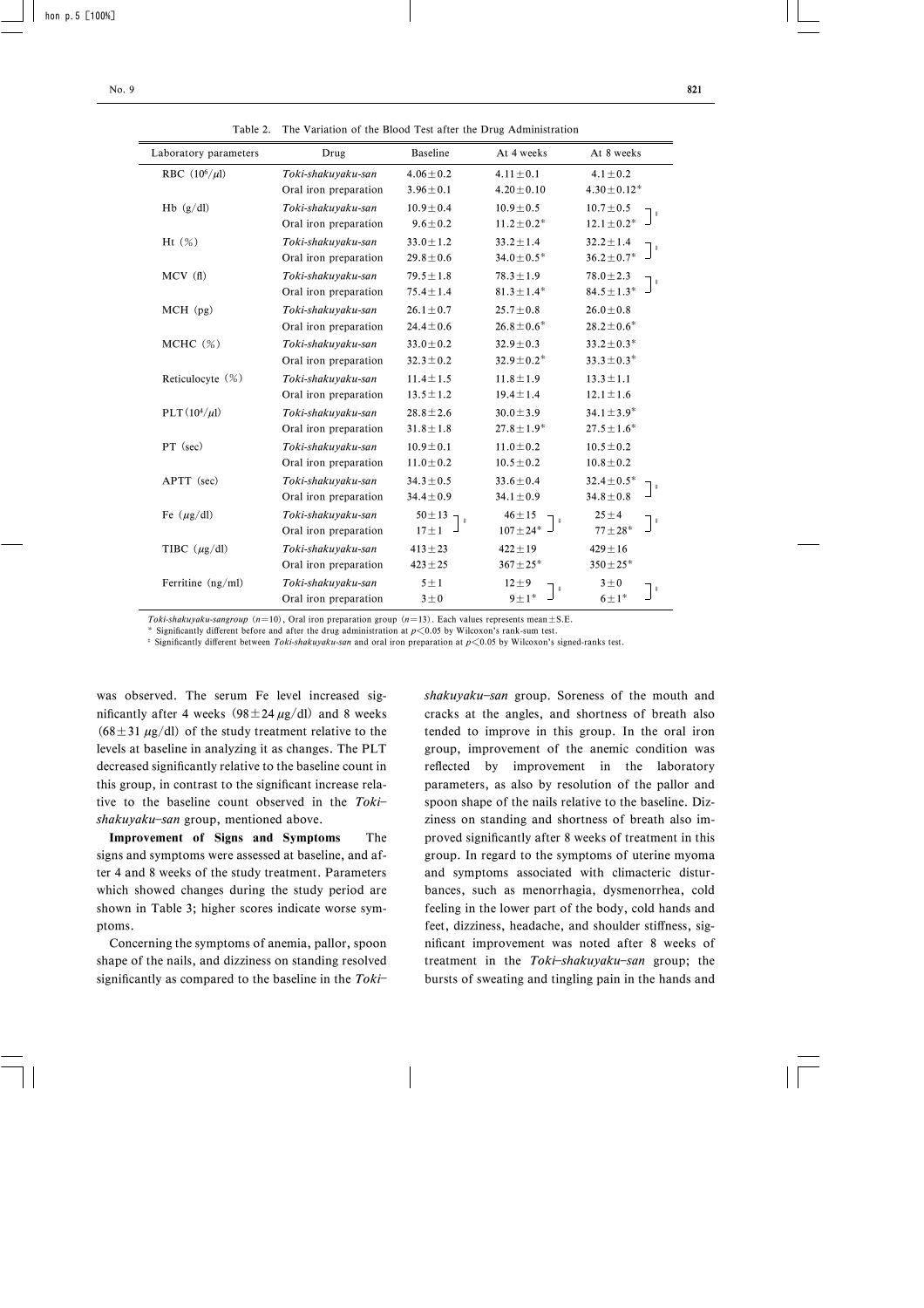|                                                |                       | $N^{a)}$       | Severity scaleb) |                          |                 |  |  |
|------------------------------------------------|-----------------------|----------------|------------------|--------------------------|-----------------|--|--|
| Clinical symptoms                              | Drug                  |                | <b>Baseline</b>  | At 8 weeks<br>At 4 weeks |                 |  |  |
| Pallor                                         | Toki-shakuyaku-san    | 8              | $2.4 \pm 0.4$    | $1.4 \pm 0.6^*$          | $1.3 \pm 0.4^*$ |  |  |
|                                                | Oral iron preparation | 7              | $2.3 \pm 0.4$    | $1.4 \pm 0.2$            | $1.0 \pm 0.5$   |  |  |
| Spoon-shaped nails (koilonychias)              | Toki-shakuyaku-san    | 7              | $2.0 \pm 0.2$    | $1.5 \pm 0.5$            | $0.8 \pm 0.2*$  |  |  |
|                                                | Oral iron preparation | 8              | $2.0 \pm 0.4$    | $1.0 \pm 0.5$            | $0.8 + 0.2$     |  |  |
| Dizziness on standing (lightheadedness)        | Toki-shakuyaku-san    | 7              | $2.0 \pm 0.3$    | $1.6 \pm 0.5$            | $1.0 \pm 0.2*$  |  |  |
|                                                | Oral iron preparation | 9              | $1.6 \pm 0.2$    | $1.0 \pm 0.2$            | $0.5 \pm 0.3*$  |  |  |
| Soreness of the mouth and cracks at the angles | Toki-shakuyaku-san    | $\overline{2}$ | $1.5 \pm 0.5$    | $1.0 \pm 0.0$            | $0.0 \pm 0.0$   |  |  |
|                                                | Oral iron preparation | 6              | $0.8 \pm 0.2$    | $1.2 \pm 0.4$            | $0.8 \pm 0.3$   |  |  |
| Shortness of breath                            | Toki-shakuyaku-san    | $\overline{4}$ | $1.3 \pm 0.3$    | $0.7 \pm 0.3$            | $0.8 \pm 0.3$   |  |  |
|                                                | Oral iron preparation | 10             | $1.2 \pm 0.3$    | $0.6 \pm 0.3$            | $0.3 \pm 0.2^*$ |  |  |
| Menorrhagia                                    | Toki-shakuyaku-san    | 8              | $2.5 \pm 0.4$    | $1.8 \pm 0.8$            | $1.1 \pm 0.3*$  |  |  |
|                                                | Oral iron preparation | 12             | $2.5 \pm 0.4$    | $2.2 \pm 0.4$            | $2.1 \pm 0.4$   |  |  |
| Menstrual pain                                 | Toki-shakuyaku-san    | 5              | $2.6 \pm 0.5$    | $2.0 \pm 0.0$            | $1.0 \pm 0.3*$  |  |  |
|                                                | Oral iron preparation | 9              | $2.0 \pm 0.3$    | $1.7 \pm 0.5$            | $1.9 \pm 0.4$   |  |  |
| Cold feeling in the lower part of the body     | Toki-shakuyaku-san    | 6              | $1.3 \pm 0.2$    | $0.8 \pm 0.3$            | $0.3 \pm 0.2$ * |  |  |
|                                                | Oral iron preparation | 5              | $1.2 \pm 0.7$    | $2.5 \pm 0.9$            | $2.0 \pm 0.6$ - |  |  |
| Cold hands and feet                            | Toki-shakuyaku-san    | 7              | $1.7 \pm 0.3$    | $1.3 \pm 0.5$            | $0.7 \pm 0.2^*$ |  |  |
|                                                | Oral iron preparation | $\overline{7}$ | $1.0 \pm 0.3$    | $1.5 \pm 0.6$            | $0.7 \pm 0.2$   |  |  |
| <b>Dizziness</b>                               | Toki-shakuyaku-san    | 6              | $1.8 \pm 0.3$    | $1.0 \pm 0.6$            | $0.8 \pm 0.4*$  |  |  |
|                                                | Oral iron preparation | 7              | $1.6 \pm 0.3$    | $1.2 \pm 0.5$            | $1.0 \pm 0.4$   |  |  |
| Headache                                       | Toki-shakuyaku-san    | 6              | $1.7 \pm 0.2$    | $0.8 \pm 0.3$            | $0.5 \pm 0.2^*$ |  |  |
|                                                | Oral iron preparation | 6              | $1.7 \pm 0.5$    | $1.3 \pm 0.6$            | $1.3 \pm 0.3$   |  |  |
| Shoulder stiffness                             | Toki-shakuyaku-san    | 8              | $1.5 \pm 0.3$    | $1.0 \pm 0.0$            | $0.4 \pm 0.2^*$ |  |  |
|                                                | Oral iron preparation | 9              | $1.7 \pm 0.3$    | $1.4 \pm 0.5$            | $1.3 \pm 0.4$   |  |  |
| Bursts of sweating                             | Toki-shakuyaku-san    | 6              | $1.3 \pm 0.2$    | $1.0 \pm 0.0$            | $0.7 \pm 0.2$   |  |  |
|                                                | Oral iron preparation | 3              | $1.3 \pm 0.9$    | $1.7 \pm 0.7$            | $1.3 \pm 0.9$   |  |  |
| Tingling pain in the hands and feet            | Toki-shakuyaku-san    | 4              | $1.3 \pm 0.3$    | $0.7 \pm 0.3$            | $0.3 \pm 0.3$   |  |  |
|                                                | Oral iron preparation | 7              | $0.7 + 0.3$      | $0.8 + 0.3$              | $0.4 \pm 0.2$   |  |  |

Table 3. Variability of Severity Scale for Subjective Findings after the Drug Administration

a) N shows the patient number with the clinical symptom; b) Severity scale was calculated based on Table 1. Each values represents mean $\pm$  S.E.

Significantly different before and after the drugadministration at  $p<0.05$  by Wilcoxon'srank-sum test.

Significantly different between toki-shakuyaku-san and oral iron preparation at  $p\leq 0.05$  by Wilcoxon's signed-ranks test.

feet also tended to improve in this group. In contrast, no such remarkable improvement in subjective symptoms was observed in the oral iron group.

Side Effects During the interview by the pharmacist, the patients were asked about the occurrence of side effects during the study period. No side effects were encountered in the Toki-shakuyaku-san group, while 80.0% of patients in the oral iron group reported one or more side effects, including heartburn (46.7) %), nausea (46.7%), vomiting (20.0%), diarrhea  $(20.0\%)$ , constipation  $(13.3\%)$ , abdominal distention  $(13.3\%)$ , anorexia  $(6.7\%)$ , and soft feces  $(6.7\%)$  $%$  (Fig.1). Patients with abnormal findings were referred to a physician, and appropriate medical treatment was prescribed where necessary, including additional prescription of gastrointestinal drugs. In two patients, the oral iron supplement had to be stopped because of severe vomiting.

### DISCUSSION

In this prospective study, we compared the efficacy and side effects of Toki-shakuyaku-san and an oral iron supplement in the treatment of anemia associated with menorrhagia attributable to uterine myoma, by assessing the improvement of signs and symptoms and laboratory biochemical parameters in these patient following either drug administration. Iron is needed for the production of hemoglobin. In the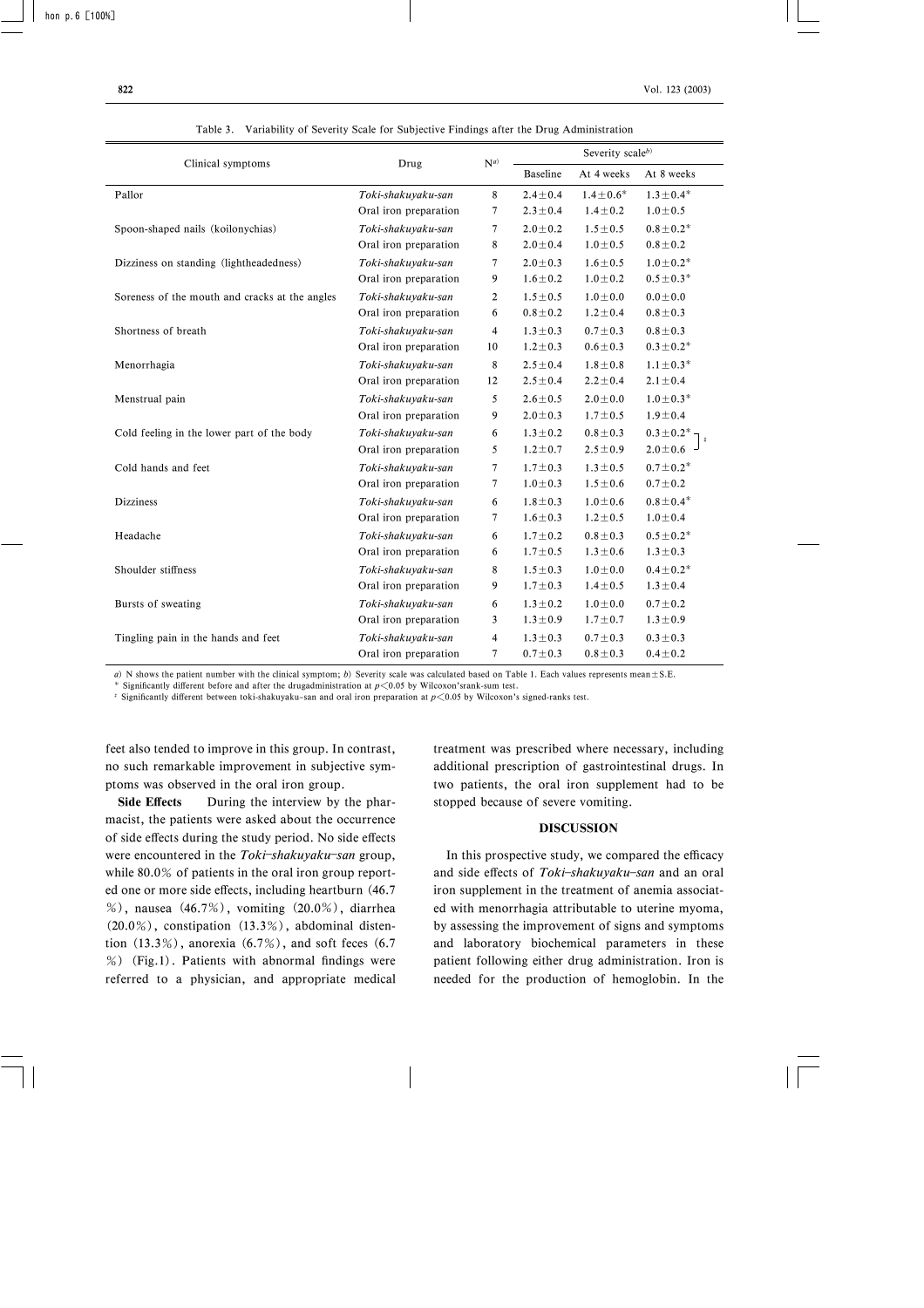

Fig. 1. Side Effects Encountered Following Administration of the Oral Iron Preparation to 15 Patients This question is allowed to plural answers.

present study, oral iron supplementation improved the hematological and blood biochemical parameters, and also led to resolution of some signs and symptoms of anemia. However, gastrointestinal side effects were encountered in more than  $80.0\%$  of patients receiving the oral iron supplement, resulting in a poor medication compliance rate. In the  $Toki$  $shakuyaku$ -san group, while there was no significant improvement in the laboratory parameters reflective of the severity of anemia, marked resolution was noted of the symptoms and signs of anemia, such as pallor, koilonychia, and dizziness on standing, as also of those related to the uterine myoma, including menorrhagia and dysmenorrhea, and the climacteric symptoms of shoulder stiffness, dizziness, poor circulation, headache, etc without side effect. Tokishakuyaku-san has been reported to be effective in the treatment of anemia of pregnancy.<sup>5)</sup> Anemia of pregnancy is related to increase in the blood volume in normal pregnant women, when the increase in erythrocyte mass lags behind the increase in plasma volume, leading to blood dilution. This condition is sometimes called physiological anemia. Toki $shakuyaku$ -san has been known to improve anemia in pregnant women by facilitating water level control in body and hematopoiesis. The purpose of this study was to treat iron-deficiency anemia associated with menorrhagia attributable to uterine myoma. The water level control in body and hematopoietic effects of Toki-shakuyaku-san may not be useful for improving laboratory parameters in patients with anemia due to excessive menstrual bleeding. Another study has described that Toki-shakuyaku-san improved ovarian function, which led to the alleviation of excessive menstrual bleeding not related to uterine myoma.10) Several investigators have referred to the effect of Toki-shakuyaku-san on menorrhagia, coagulation abnormalities and dysmenorrhea associated with uterine myoma. These findings suggest that Toki-shakuyaku-san may exert analgesic, spasmolytic, and hemostatic effects by controlling the adhesiveness of erythrocytes and preventing oxygen deficiency in tissues. $9$ 

Furthermore, in this study, the hemostatic effect of Toki-shakuyaku-san may also contribute to the alleviation of the symptoms of anemia, considering the observed relief of menorrhagia, increased platelet count, and reduction in APTT in the patients. No other study, however, has reported an increase in platelet count following the administration of Toki $shakuyaku$ -san. Further studies are required to clearly elucidate the mechanism of actions in Toki shakuyaku-san. It might be considered that the relief of the subjective symptoms of climacteric disturbances is related to blood circulation, which suggests that the improvement of blood circulation in  $Toki$ -